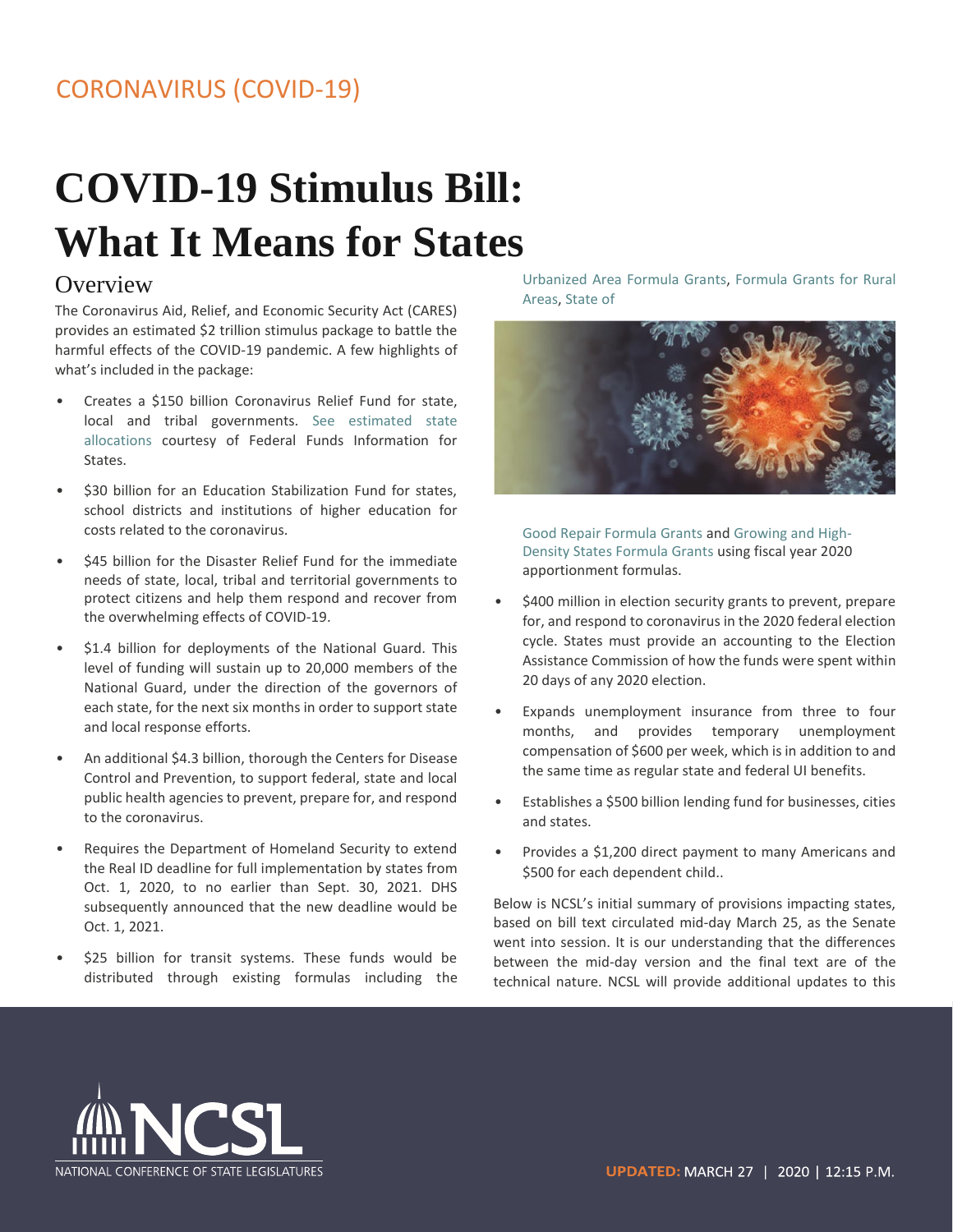document as needed, as well as further analysis. Please don't hesitate to contact NCSL with any questions.

## Direct Economic Stimulus Funding to States, Territories, Local Tribal Governments

- Provides \$150 billion to states, territories, local and tribal governments to use for expenditures incurred due to the public health emergency with respect to COVID-19 in the face of revenue declines, allocated by population proportions.
	- Distribution is based on population. No state shall receive a payment for fiscal year 2020 that is less than \$1.25 billion.
	- 45% of a state's funds are set aside for local governments, with populations that exceed 500,000, with certified requests to the U.S. secretary of Treasury. Certification requires a signature by the chief executive of the local government that the uses are consistent with certain requirements.
- $\triangleright$  NCSL believes the funds remaining from the 45% set aside for localities revert back to the state.
	- \$3 billion set aside for District of Columbia, Puerto Rico, Virgin Islands, Guam, Northern Mariana Islands and American Samoa.
	- \$8 billion for tribal governments.
- Funds can be used for costs that:
	- Are necessary expenditures incurred due to COVID-19.
	- Were not accounted for in the budget most recently approved as of the date of enactment of this section.
	- Were incurred during the period that begins March 1, 2020, and ends Dec. 30, 2020.

#### Direct Payments to Citizens

- Direct payments to lower- and middle-income Americans. Individuals get \$1,200, and married couples get \$2,400—\$500 per child younger than age 17.
- Payments phase out for individuals with adjusted gross incomes over \$75,000 (\$150,000 for couples). Anyone making over \$99,000 would not get a payment (\$198,000 for couples). Money is expected to go out by April 6.

#### Expanded Unemployment Benefits

- 360 million for Department of Labor to invest in programs that provide training and supportive services for dislocated workers, seniors, migrant farmworkers and homeless veterans. Includes funding for implementing new paid leave and unemployment insurance benefits.
- Expands unemployment insurance from three to four months, and provides temporary unemployment compensation of \$600 per week, which is in addition to and the same time as regular state and federal UI benefits.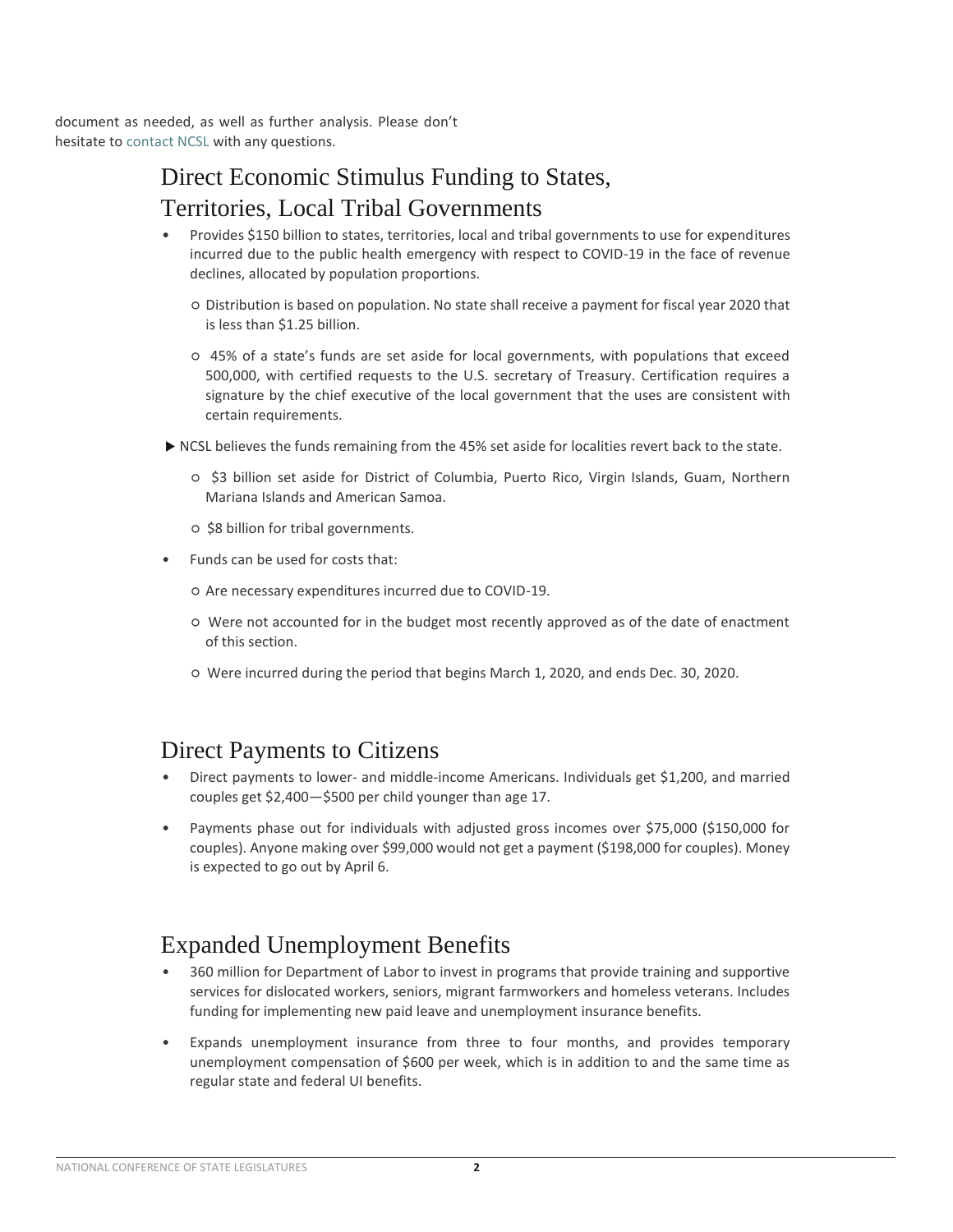- Part-time, self-employed and gig economy workers now have access to UI benefits.
- Allows employers to receive an advance tax credit from the Treasury instead of having to be reimbursed on the back end.
- \$260 billion investment into the unemployment insurance program.
- Creates regulatory authority to implement the tax credit advances.

#### Emergency Relief and Taxpayer Protections

• Authorizes the secretary of the Treasury to make loans, loan guarantees and other investments in support of eligible businesses, states and municipalities that do not, in the aggregate, exceed \$500 billion.

#### Labor-Related Provisions

- \$19.57 billion in funding to the Department of Veterans Affairs (VA) for equipment, tests and support services.
- \$1.5 billion to Economic Development Administration (EDA) for economic adjustment assistance to revitalize local communities after the pandemic.
- \$5 billion for Community Development Block Grant (CDBG) program to enable states, counties and cities to respond to economic and housing impacts caused by COVID-19, including the expansion of community health facilities, child care centers, food banks and senior services.
- \$10 billion for Small Business Administration (SBA) emergency grants of up to \$10,000 to provide immediate relief for operating costs.
- \$17 billion for the SBA to cover six months of payments for small businesses with existing SBA loans.

Rent, mortgage and utility costs now eligible for SBA loan forgiveness.

#### Federal Emergency Management Agency

- \$45 billion for a Disaster Relief Fund for the immediate needs of state, local, tribal and territorial governments to protect citizens and help them respond and recover from the overwhelming effects of COVID-19. Reimbursable activities may include medical response, personal protective equipment, National Guard deployment, coordination of logistics, safety measures and community services nationwide. This amount includes:
- \$25 billion for major disasters declared for certain states under the Stafford Act.
- \$45 million for the Federal Emergency Management Agency to expand information technology and communications capabilities and build capacity in response coordination efforts.
- Disaster Relief Fund dollars for COVID-19 are made available to states via the March 13 national emergency declaration and subsequent state declaration requests.

#### Other Homeland Security/Disaster Relief

• \$1 billion for the Defense Production Act for increased access to materials necessary for national security and pandemic recovery.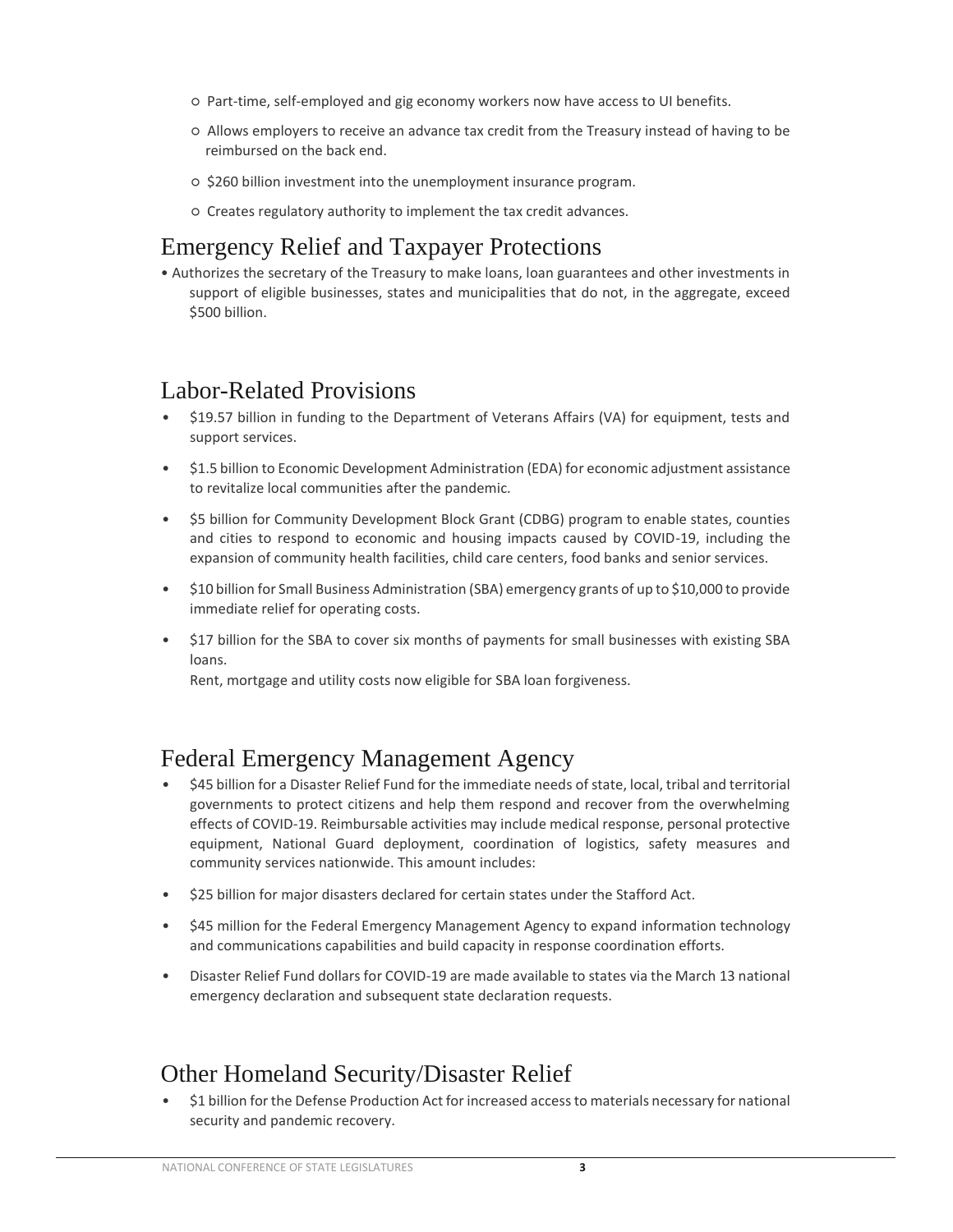- \$100 million for Emergency Management Performance Grants for emergency management activities in state, local, territorial and tribal governments to support coordination, including communications and logistics.
- \$9 million is provided to the Cybersecurity and Infrastructure Security Agency for supply chain and information analysis, and for impacted critical infrastructure coordination.
- Personal Protective Equipment includes:
	- \$100 million for the nation's first responders via Assistance to Firefighter Grants.
	- \$178 million for DHS front-line federal employees.
- \$200 million for the Emergency Food and Shelter Program to provide shelter, food and supportive services to individuals and families in sudden economic crisis.
- \$100 million to the Transportation Security Administration for enhanced sanitation at airport security checkpoints, overtime and travel costs, and the purchase of explosives trace detection swabs.
- \$141 million for the Coast Guard to activate Coast Guard Reserve personnel and for building capacity and capability for information technology systems and infrastructure to support telework and remote access.
- Requires DHS to extend the Real ID deadline for full implementation by states from Oct. 1, 2020, to no earlier than Sept. 30, 2021. DHS subsequently [announced](https://www.dhs.gov/news/2020/03/26/acting-secretary-chad-wolf-statement-real-id-enforcement-deadline) [t](https://www.dhs.gov/news/2020/03/26/acting-secretary-chad-wolf-statement-real-id-enforcement-deadline)hat the new deadline would be Oct. 1, 2021.

### Health Provisions

- \$140.4 billion for the Department of Health and Human Services.
	- \$127 billion for the Public Health and Social Services Emergency Fund including \$100 billion for grants to hospitals, public entities, not-for-profit entities and Medicare- and Medicaidenrolled suppliers and institutional providers. Helps cover unreimbursed health care-related expenses or lost revenue as a result of COVID-19. \$16 billion for the Strategic National Stockpile. The stockpile funding can help procure personal protective equipment, ventilators and other medical supplies. \$11 billion for vaccine, diagnostics and other medical needs with \$3.5 billion to help advance construction, manufacturing and purchasing of vaccines and therapeutic delivery. \$250 million to improve the capacity of facilities in order to respond to medical events.
	- \$275 million to expand services and capacity for rural hospitals, telehealth, poison control centers and the Ryan White HIV/AIDS program through the Health Resources and Services Administration (HRSA). The legislation would also allow community health centers to use fiscal year 2020 funding to maintain or increase staffing and capacity to address COVID-19.
	- \$4.3 billion to the Centers for Disease Control and Prevention (CDC) and to assist with agency efforts on public health preparedness and response including funding to state and local public health responders and reimbursements. There is also \$500 million designated to invest in public health data surveillance and infrastructure modernization to help states in developing COVID-19 tools.
	- \$425 million to the Substance Abuse and Mental Health Services Administration (SAMHSA) for mental health and substance use disorders as a result of the COVID-19 pandemic with certified community behavioral health clinics receiving \$250 million. SAMHSA gets \$50 million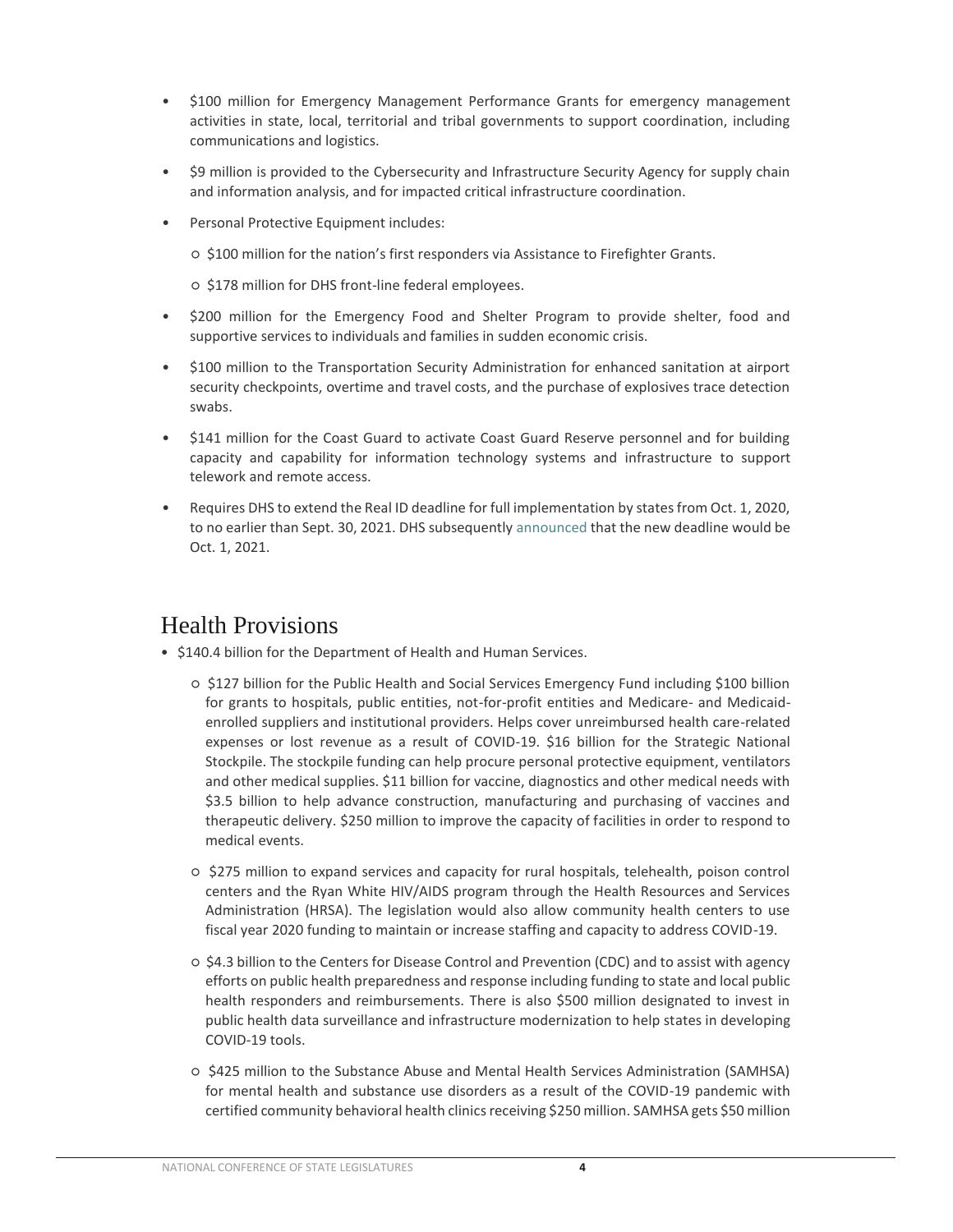for suicide prevention, and \$100 million in flexible funding to address mental health, substance use disorders and providing resources to youth and the homeless during this time.

○ \$200 million to the Centers for Medicare and Medicaid Services (CMS) with \$100 million to support additional infection control surveys for facilities that house populations that are at high risk from contracting and having severe illness from COVID-19.

#### Human Services

- \$6.3 billion overall to the Administration for Children and Families (ACF). This funding will go to a number of human services programs including \$3.5 billion for the Child Care and Development Block Grant to provide immediate assistance to childcare providers.
- \$45 million in grants to states for child welfare services.
	- As ACF increases flexibility in services for the most vulnerable, the legislation will help backfill this response by providing \$45 million to family violence prevention and services including for family violence shelters and \$2 million for the National Domestic Violence Hotline. Funding for the most vulnerable will also include \$25 million for immediate assistance to programs providing services and housing for runaway and homeless youth. The Administration for Community Living will also receive \$955 million to provide resources for aging and disability services programs including senior nutrition, home and community-based supportive services, family caregivers, elder justice and independent living.
- \$1 billion to the Community Services Block Grant to help local community-based organizations that provide a wide range of social services and emergency assistance for those with the highest need.
- \$900 million for th[e Low Income Home Energy Assistance Program](https://www.acf.hhs.gov/ocs/resource/liheap-fact-sheet-0) [\(](https://www.acf.hhs.gov/ocs/resource/liheap-fact-sheet-0)LIHEAP) to help families and provide assistance in managing costs associated with home energy bills, energy crises, and weatherization and energy-related minor home repairs.

#### Defense

- \$10.5 billion for the Department of Defense, primarily for the protection of members of the armed forces, their families and military retirees from the coronavirus. Includes funding for specific efforts that leverage unique capabilities of the Department of Defense to contribute to a wholeofgovernment response to the pandemic.
	- \$1.4 billion for deployments of the National Guard. This level of funding will sustain up to 20,000 members of the National Guard, under the direction of the governors of each state, for the next six months in order to support state and local response efforts. More specifically, the funding allocates the following:
		- ▶ \$746 million allocated to the Army National Guard for response efforts both domestically and internationally.
			- $\triangleright$  \$186 million to the Army National Guard Operation and Maintenance Funding Programs.
		- ▶ \$482 million allocated to the Air National Guard for response efforts both domestically and internationally.
			- $\triangleright$  \$75 million to the Air National Guard Operation and Maintenance Funding Programs.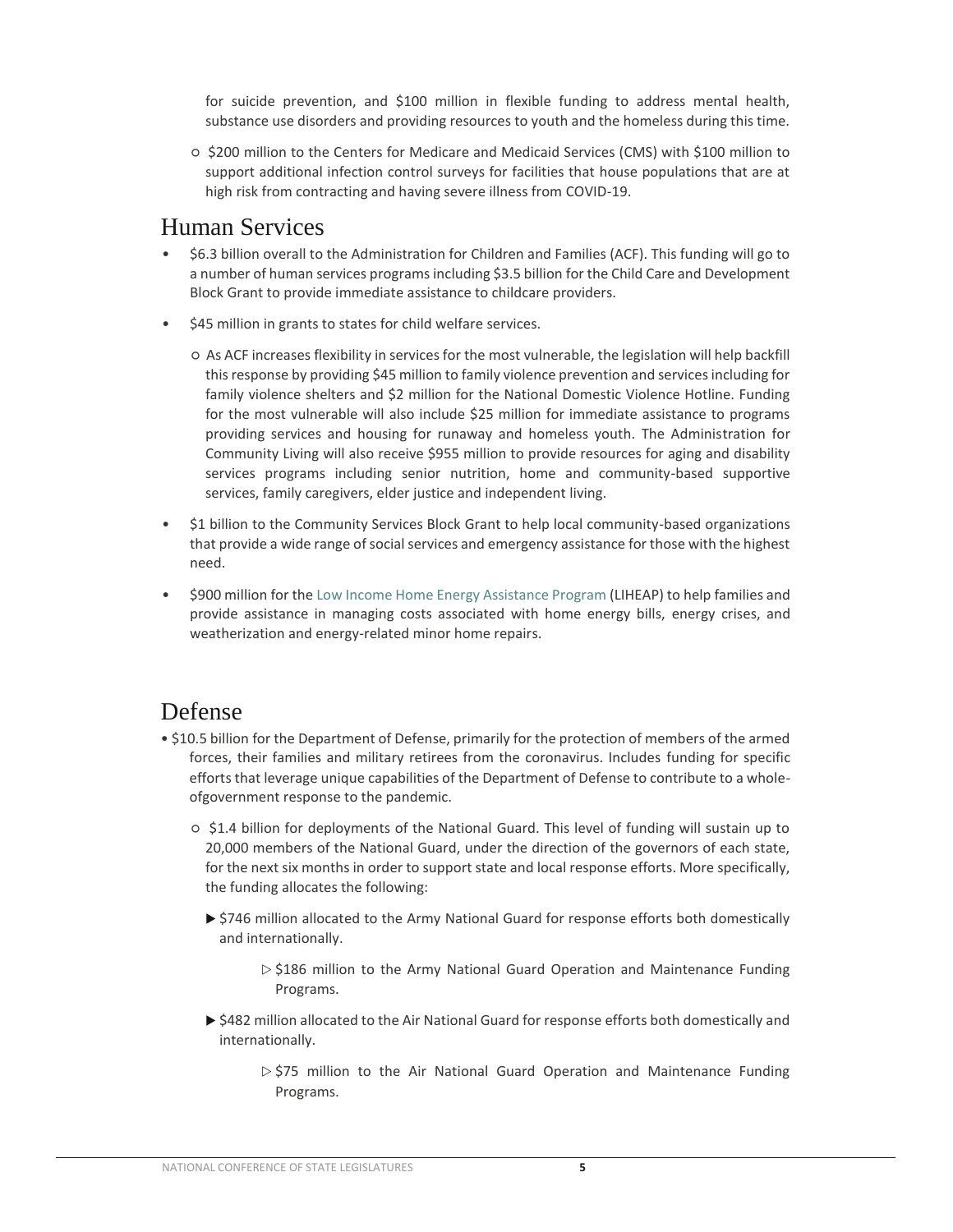## Technology/Health Care/Biomedical

- \$75 million for the Corporation for Public Broadcasting to make fiscal stabilization grants to public television and radio stations facing declines in non-federal revenues, which will help maintain programming and preserve small and rural stations threatened by declines in nonfederal revenues.
- Funding for the VA to expand capacity of IT networks to address the demand in services and broaden tele-health capabilities.
- Directs the secretary of HHS to consider ways to encourage the use of telecommunications systems, including for remote patient monitoring and other communications or monitoring services by clarifying guidance and conducting outreach.
- \$6 million to the National Institute of Standards and Technology for measurement science to support viral testing and biomanufacturing.
- \$60 million for Industrial Technology Services, including support to manufacturing for development of biomedical equipment.

#### Education

- \$30.75 billion for an Education Stabilization Fund for states, school districts and institutions of higher education for costs related to coronavirus to be distributed as follows:
	- **Elementary and Secondary Education:** \$13.5 billion is available for formula grants to states based on the same proportion that each state receives under ESEA Title-IA. States will then distribute 90% of funds to local educational agencies (LEAs) based on their proportional allocation of ESEA Title I-A funds. State education agencies can reserve up to 10% of funds for emergency needs as determined by the state. Funds to LEAS can be used for coronavirusresponse activities, such as planning for and coordinating during long-term school closures; purchasing educational technology to support online learning for all students served by the local educational agency; and additional activities authorized by federal elementary and secondary education laws.
	- **Governors:** Each state will receive a share of \$3 billion for governors to allocate at their discretion for emergency support grants to local educational agencies and institutions of higher education that have been most significantly impacted by the coronavirus. Funds will be allocated based on following formula:  $\triangleright$  60% of the funds are distributed based on the relative number of 5- to 24-year-olds in the state.
		- ▶ 40% of the funds are distributed based on the relative number of kids younger than 21 as defined by section 1124(c) of ESSA.
	- **Higher Education:** \$14.25 billion for emergency relief for Institutions of Higher Education to respond to the coronavirus. 90% of funds via a formula base, 75% on its share of Pell FTE and 25% on non-Pell FTE, excluding students who were exclusively enrolled online prior to coronavirus. At least 50% of institutional funds must provide emergency financial aid grants to students that can cover eligible expenses under a student's cost of attendance, such as food, housing, course materials, technology, health care and child care. Remaining institutional funds may be used to defray expenses for IHEs, such as lost revenue and technology costs associated with a transition to distance education.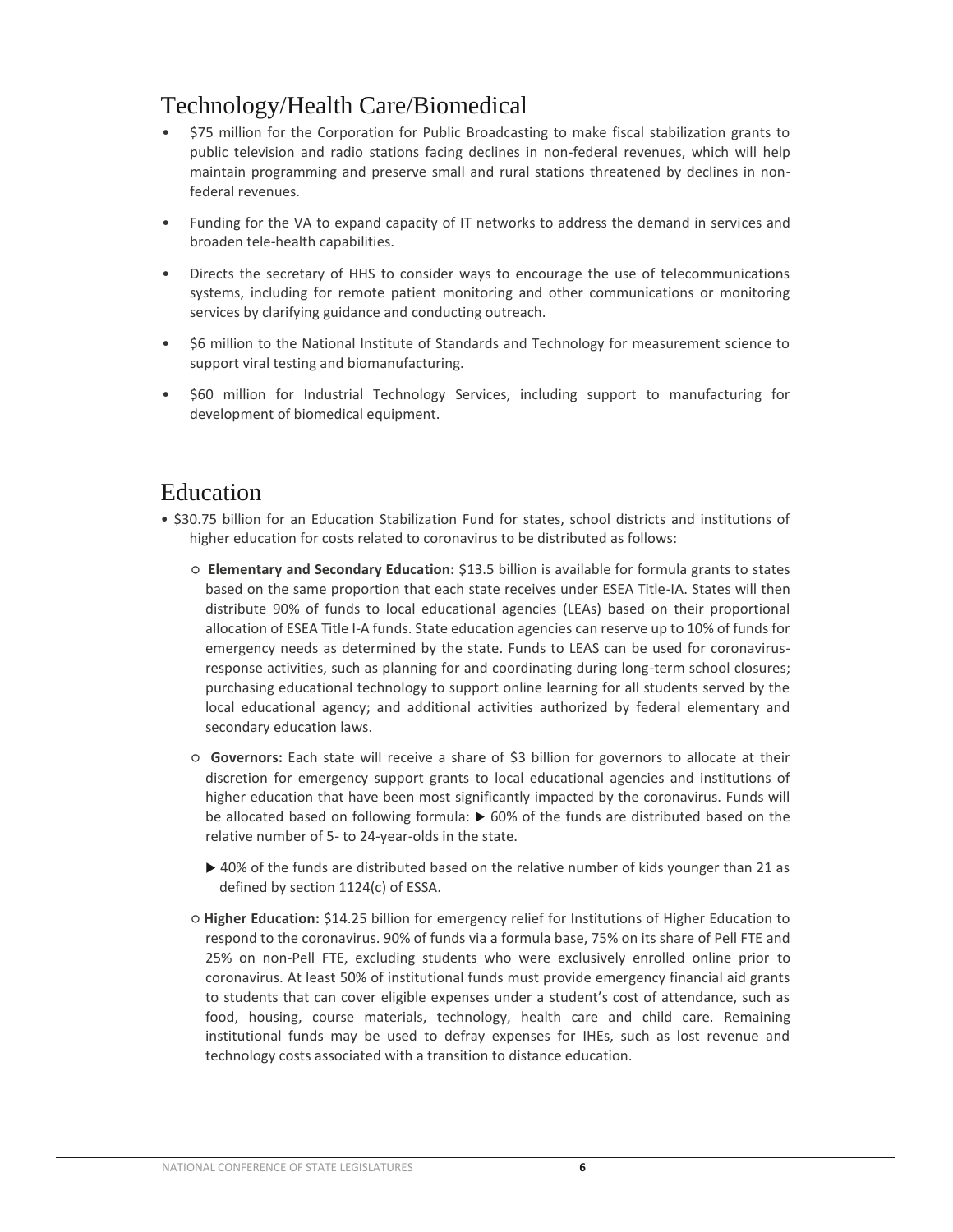## Agriculture

- \$14 billion for the Commodity Credit Corporation (CCC). The CCC was previously used in [2018](https://www.usda.gov/media/press-releases/2018/08/27/usda-announces-details-assistance-farmers-impacted-unjustified) and [2019](https://www.usda.gov/media/press-releases/2019/05/23/usda-announces-support-farmers-impacted-unjustified-retaliation-and) to provide funding to farmers and other agricultural producers in response to retaliatory tariffs.
- \$9.5 billion in additional assistance for livestock and [specialty crops,](https://www.ams.usda.gov/services/grants/scbgp/specialty-crop) such as fruit, vegetables and nuts. Funding would also be available for dairy producers, and producers who support local food systems such as farmers markets and schools.
- \$25 million to the USDA's Rural Development Grant Program for Distance Learning and Telemedicine Program, as well as \$100 million to the USDA's ReConnect program to help ensure rural Americans have access to broadband.
- \$20.5 million to the [Rural Business Development Grant Program to](https://www.rd.usda.gov/programs-services/rural-business-development-grants) support business and industry loans.

## Energy

- \$28 million to Department of Energy and \$99.5 million to Office of Science to support research on the coronavirus.
- \$3.3 million for the Nuclear Regulatory Commission.
- The legislation does not include funding for oil purchases by the Strategic Petroleum Reserve (SPR). However, the bill does include a provision to allow the Department of Energy to postpone previously planned sales from the SPR through fiscal year 2022.

#### Transportation

- \$25 billion for nation's transit systems. These funds would be distributed through existing formulas including th[e Urbanized Area Formula Grants,](https://www.transit.dot.gov/funding/grants/urbanized-area-formula-grants-5307) [Formula Grants for Rural Areas,](https://www.transit.dot.gov/funding/grants/formula-grants-rural-areas-fact-sheet-section-5311) [State of](https://www.transit.dot.gov/funding/grants/state-good-repair-grants-5337)  [Good Repair Formula Grants](https://www.transit.dot.gov/funding/grants/state-good-repair-grants-5337) [a](https://www.transit.dot.gov/funding/grants/state-good-repair-grants-5337)nd [Growing and High-Density States Formula Grants](https://www.transit.dot.gov/funding/grants/section-5340-growing-stateshigh-density-states-program-pdf) [u](https://www.transit.dot.gov/funding/grants/section-5340-growing-stateshigh-density-states-program-pdf)sing fiscal year 2020 apportionment formulas.
- Approximately \$1 billion dollars to Amtrak to ensure continued operations along the Northeast Corridor and long-distance routes. States will also receive a portion of this assistance to help meet their match obligations on state-supported routes.
- \$250,000 for the Federal Railroad Administration to provide safety equipment and assistance to inspectors.
- Provides an aggregate of approximately \$60 billion for the hard-hit airline sector. This includes \$25 billion in grants for airlines, \$3 billion in grants for airline contractors—ground staff and catering support, and \$4 billion for cargo airlines. These grants would be for "the continuation of payment of employee wages, salaries, and benefits" based on employment levels in 2019. Grant recipients would not be able to cut pay or benefits, issue involuntary furloughs until after Sept 30, 2020, as well as be restricted in buying back their own stock or issuing a stock dividend until Sept. 30, 2021. USDOT is also authorized to force air carriers to continue service to destinations served as of March 1, 2020, until March 1, 2022.
- Allows the Treasury Department to make up to \$25 billion in loans and loan guarantees for passenger airlines, repair stations and ticket agents, and up to \$4 billion for cargo airlines. A company receiving a loan would have to "maintain its employment levels as of March 24, 2020, to the extent practicable" and would also be prohibited from reducing its employment levels by more than 10%. Further, the bill requires the Treasury Department to demand stock, in a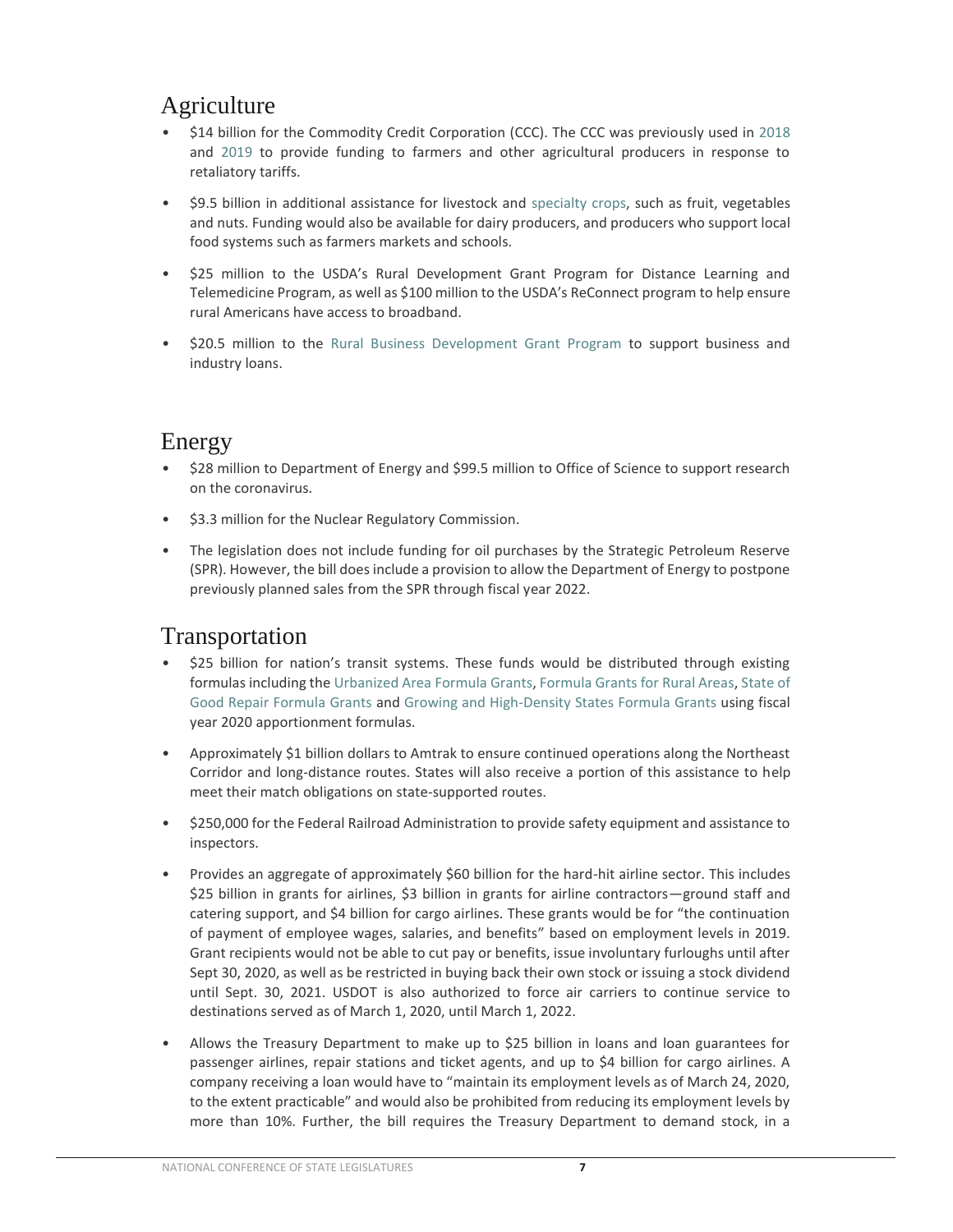publicly-traded company or similar type of debt instrument, for non-public companies. The amounts of airline-specific packages would be left up to the Treasury Department. The assistance also includes a number of requirements on airlines that would place limits on certain financial actions until loans are repaid.

• Provides airports \$10 billion in grants, with at least \$100 million set aside for general aviation airports, to ensure continued operation during a likely sustained decline in air travel. Commercial airports receiving grants would have to maintain employment levels of at least 90% based on the bill's day of enactment.

#### Interior

- \$453 million for the Bureau of Indian Affairs to prepare for and respond to the coronavirus, including for public safety and justice programs, welfare assistance and social services programs, and other tribal government assistance.
- \$20.6 million for the Bureau of Reclamation.
- An additional \$300 million is secured for Native American housing, which includes \$200 million for the Indian Housing Block Grant program and \$100 million for imminent threats to health and safety as a result of COVID-19.

#### Environmental Protection Agency

- \$2.25 million to Environmental Protection Agency prepare and respond to the coronavirus, of which \$1.5 million should be used to research methods to reduce the risks from environmental transmission of the coronavirus via contaminated surfaces or materials.
- Includes \$770,000 for the Hazardous Substances Superfund to prepare and respond for the coronavirus.

#### Justice-Related

- \$850 million in Byrne/JAG funding formula grants to states for continuation of criminal justice programs.
- \$2 million for justice information sharing technology. Expands videoconferencing abilities for prison health care and criminal proceedings.

#### Elections

• \$400 million in election security grants to prevent, prepare for and respond to the coronavirus in the 2020 federal election cycle. States must provide an accounting to the Election Assistance Commission of how the funds were spent within 20 days of any 2020 election.

#### NCSL Contacts

**Molly Ramsdell** | Director, Washington Office

**Erlinda Doherty** | Budgets and Revenue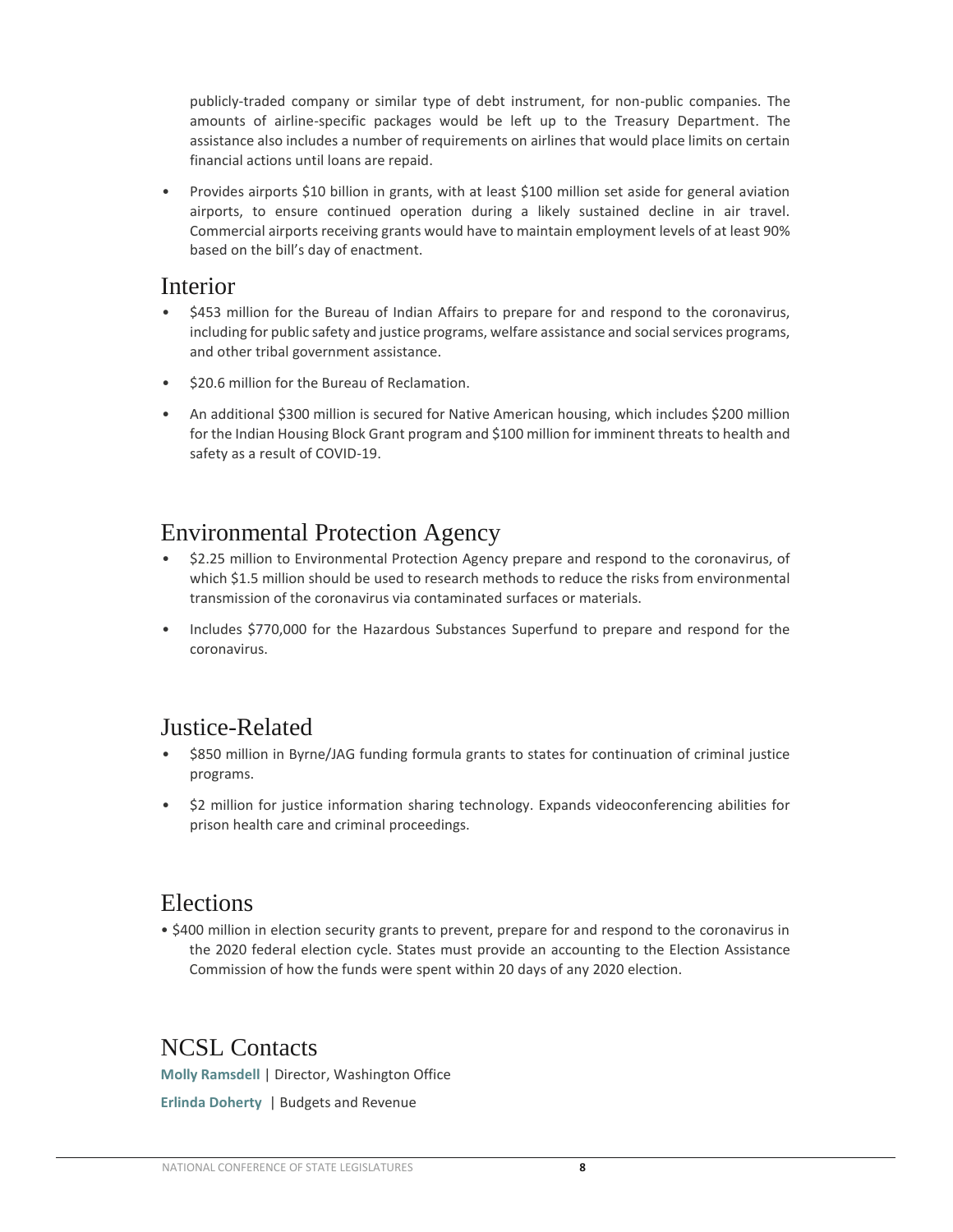**Haley Nicholson** | Health **Margaret Wile**| Human Services **Abbie Gruwell** | Commerce and Financial Services **Jon Jukuri** | Labor, Economic Development and International Trade **Susan Frederick** | Criminal Justice, and Public Safety **Ben Husch** | Natural Resources and Infrastructure **Austin Reid** | Education